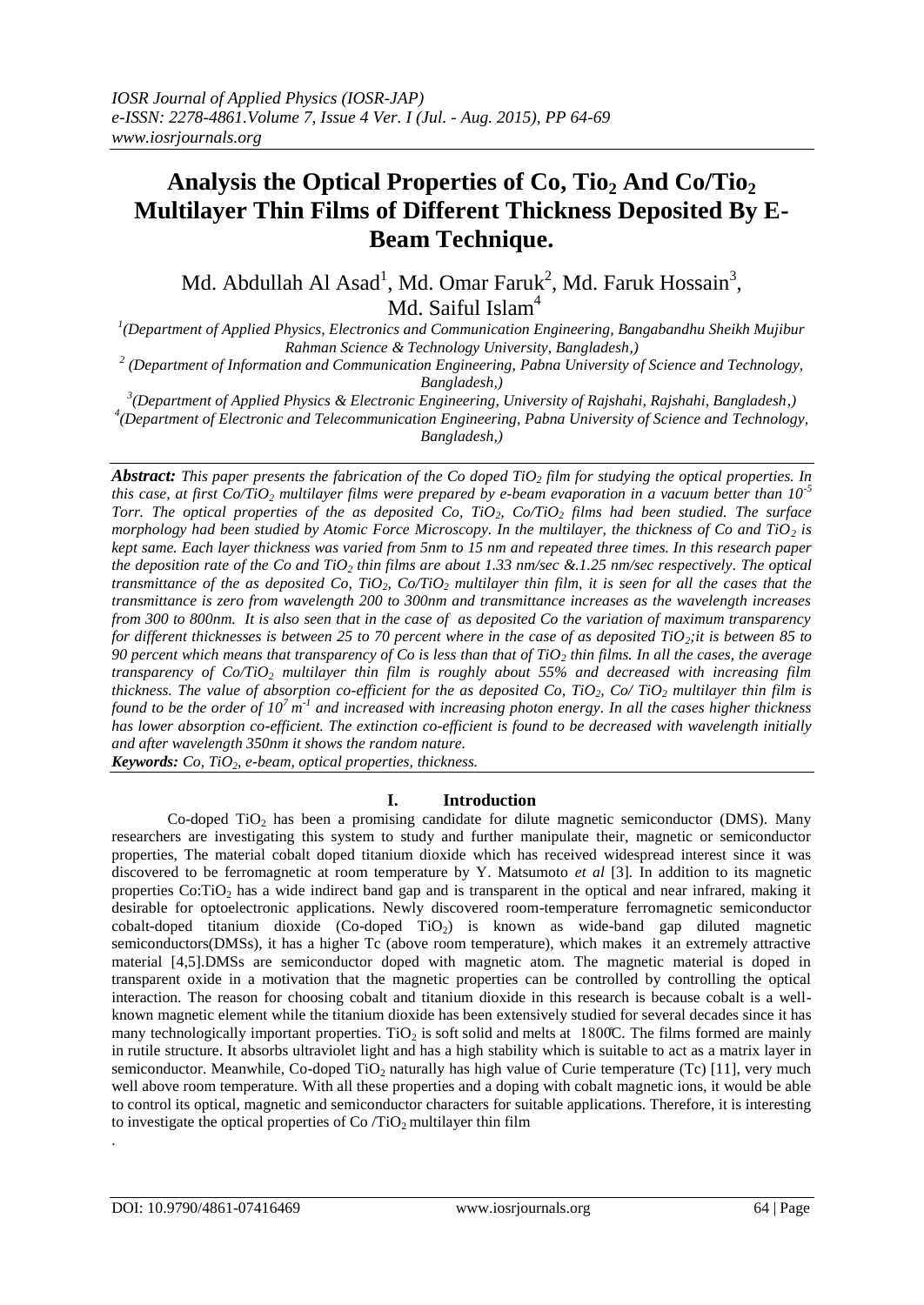#### **II. Experimental Process**

Optical spectra has been measured in wavelength ranges 200nm<λ<800nm using a SHIMADZU UVvisible spectrophotometer(UV-1650PC) for both the Co, TiO<sub>2</sub> and Co/TiO<sub>2</sub> multilayer A sample with substrate is placed in the spectrometer. Optical transmission [in percentage] of the film for normal incidence is obtained from a graph that is automatically plotted against wavelengths during the period of spectral transmission. The optical spectra have been measured for different thicknesses of Co, TiO<sub>2</sub> and Co/TiO<sub>2</sub> multilayer samples. The film whose thickness is to be measured is required to form a step on a glass substrate and over it another plane glass plate (Fizeau plate) is placed. When the interferometer is illuminated with a parallel monochromatic beam of light (sodium light) at normal incidence, a fringe system is produced and is viewed with a low power microscope. Dark fringes are also observed against a white background. The fringe spacing and fringe displacement across the step are measured to calculate the film thickness. If h is the step height and d is the fringe spacing the film thickness t is given by,

$$
\mathbf{t} = \frac{\mathbf{h}}{\mathbf{d}} \times \frac{\lambda}{2}
$$
 (2.1)

where,  $\lambda$  is the wave length of monochromatic light. The thickness of the film has been calculated by Equation 2.1.Optical absorptions co-efficient of these samples have been calculated from the transmission data at different wavelengths. Since the samples are transparent in the visible region of the spectra, the reflection coefficients for the normal incidence were taken negligible in consideration. The AFM works much the same way a phonograph works only on a much, much smaller scale: a very sharp tip is dragged across a sample surface and the change in the vertical position (denoted the "z" axis) reflects the topography of the surface. By collecting the height data for a succession of lines it is possible to form a three dimensional map of the surface features. The first detail we'll discuss is the AFM tip or the part that makes contact with the sample. This represents one of the most critical features of the AFM, and advances are always being made to create a better tip (we'll soon see what makes a really good tip).There are several requirements for the tip - it must be sharp and thin to get into all the nooks and crannies of the sample but it must be very durable to survive the forces and it shouldn't bend under normal loads.

### **III. Result And Discussion**

Our main objective is to study the optical properties of  $Co/TiO<sub>2</sub>$  multilayer thin film. In the multilayer, the thickness of Co and TiO<sub>2</sub> was kept same. Each layer thickness was varied from 5nm to 15 nm and repeated three times. There are six alternative layer of Co and TiO<sub>2</sub> in each film and the upper layer is TiO<sub>2</sub>. S<sub>1</sub> denotes that each layer is 5nm and  $S_2$ ,  $S_3$  denotes that each layer is 10nm and 15nm respectively. The optical spectra of transmittance, T(%) have been measured at wavelength ranges  $200 \le \lambda \le 800$ nm using a "UV-Visible SHIMADZU spectrophotometer"(UV-1650PC).Fig-1,2 and 3 respectively shows the variation of transmittance,  $T$ (%) with wavelength for thickness variation as deposited Co,TiO<sub>2</sub> and Co/TiO<sub>2</sub> multilayer thin films.



**Fig-1:** For the Co thin films of different thicknesses.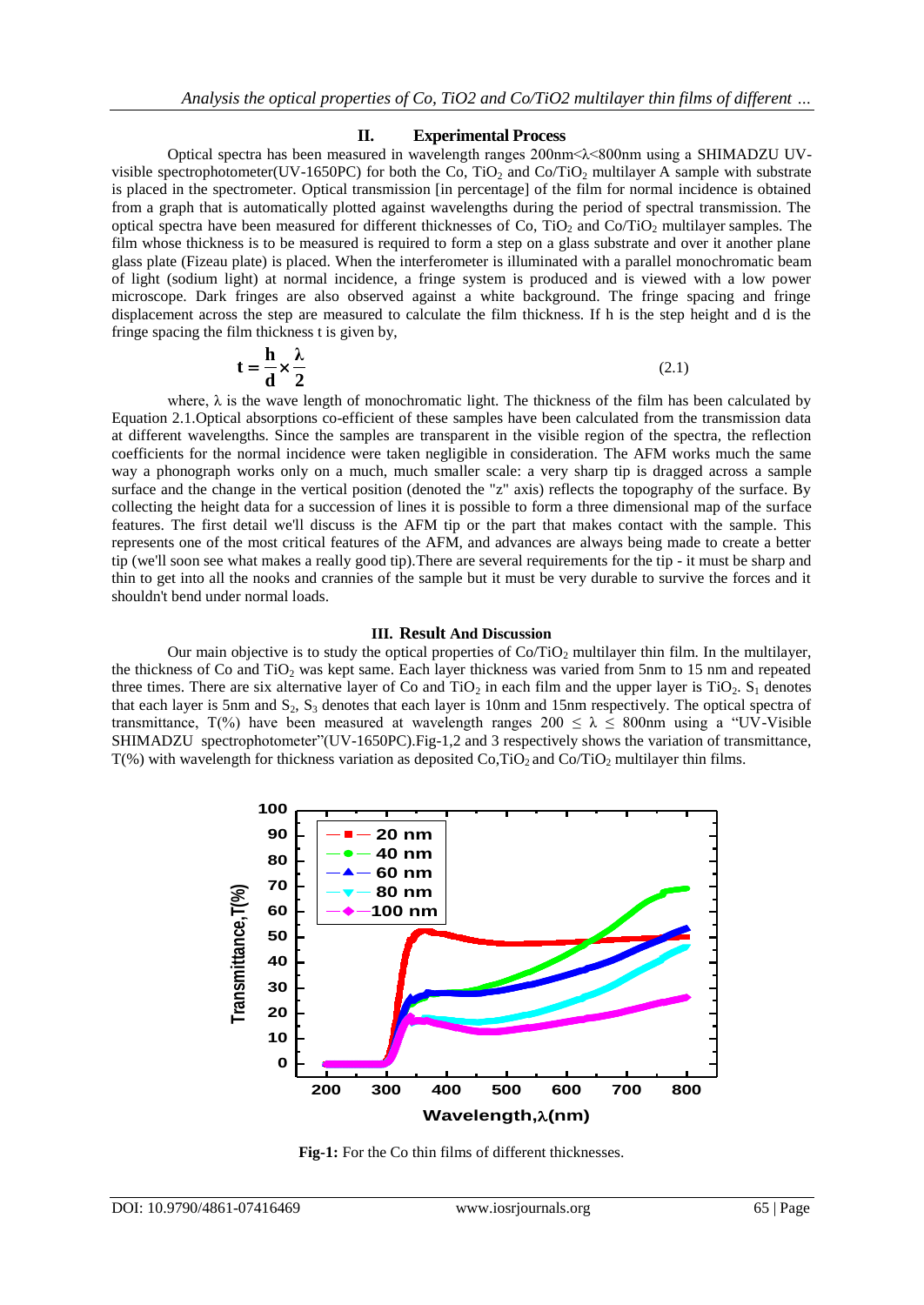

**Fig-2:** For the  $TiO<sub>2</sub>$  thin films of different thicknesses.



**Fig-3:** For deposited  $Co/TiO<sub>2</sub>$  multilayer thin films of different thicknesses.

Fig. 4, 5 and 6 shows the variation of absorption co-efficient with photon energy for thickness variation as deposited Co,  $TiO<sub>2</sub>$  and Co/TiO<sub>2</sub> multilayer thin film respectively.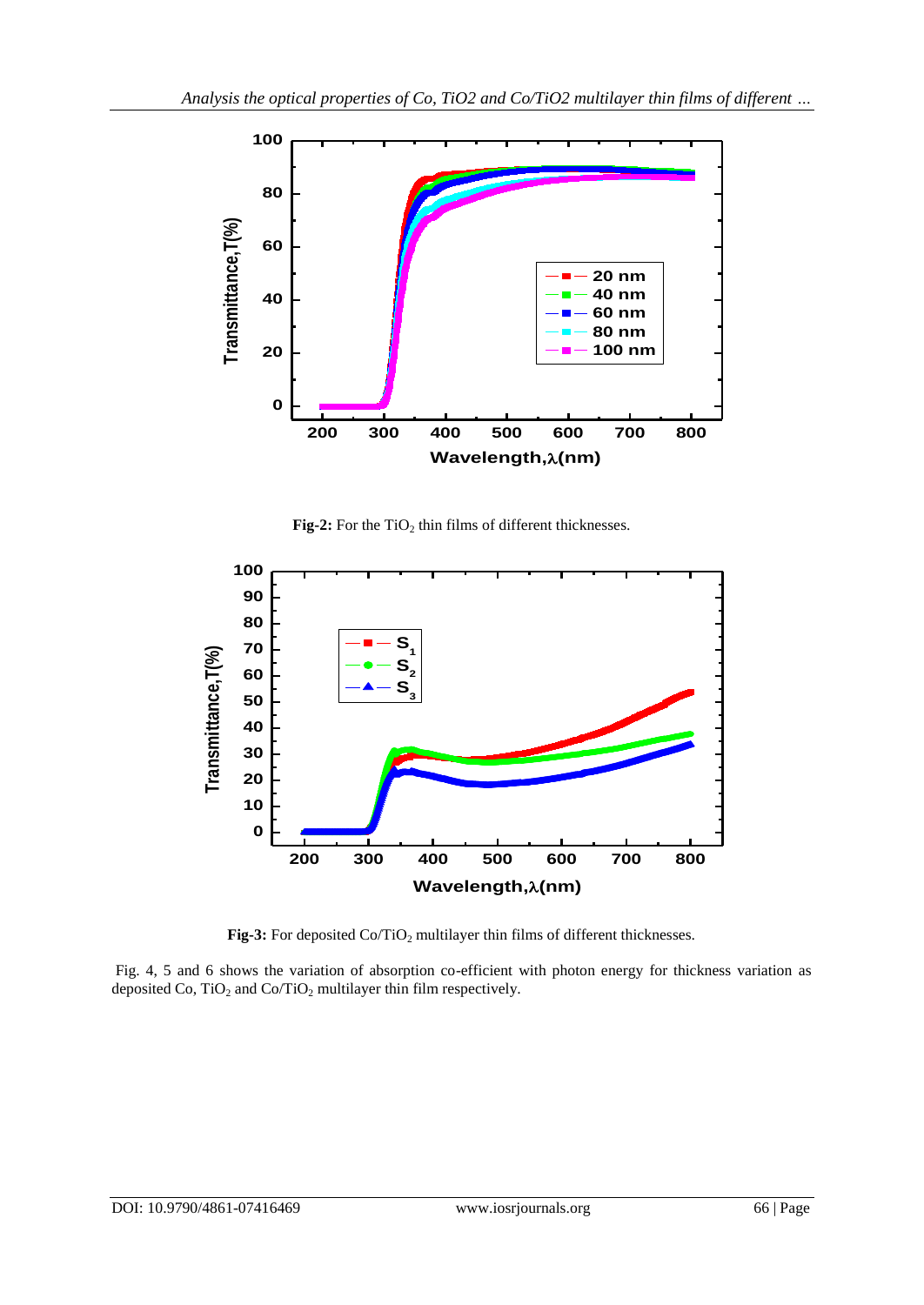

**Fig-4:** For deposited Co thin films of different thicknesses.



Fig-5: For deposited TiO<sub>2</sub> thin films of different thicknesses.



**Fig-6:** For deposited Co/TiO<sub>2</sub> multilayer thin films of different thicknesses.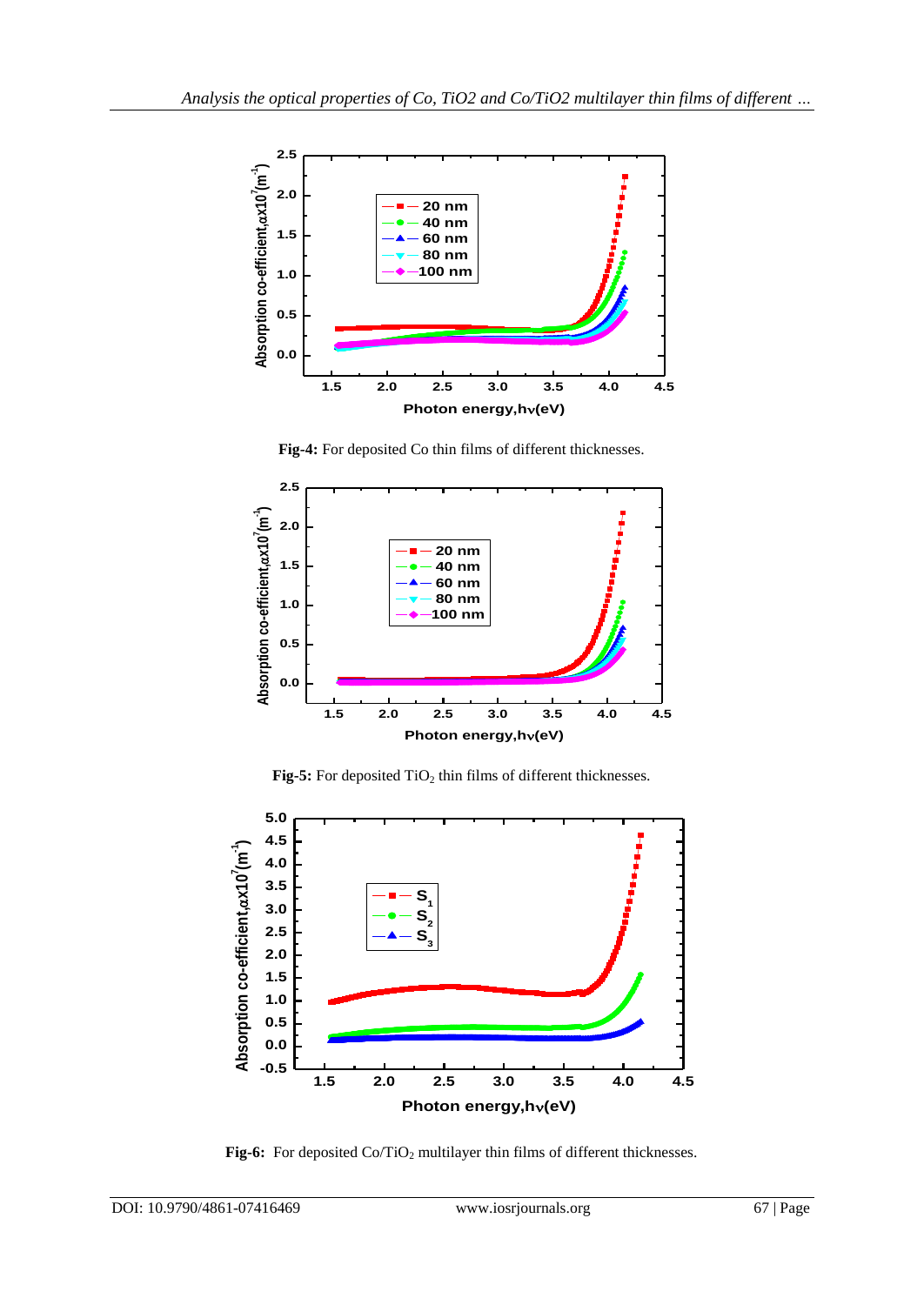**Fig-7, 8 and 9** shows the variation of extinction co-efficient with wavelength for thickness variation as deposited Co, TiO<sub>2</sub> and Co/TiO<sub>2</sub> multilayer thin film respectively.



**Fig-7:** For deposited Co thin films of different thicknesses.



Fig-8: For deposited TiO<sub>2</sub> thin films of different thicknesses.



**Fig-9:** For deposited Co/TiO<sub>2</sub> multilayer thin films of different thicknesses.